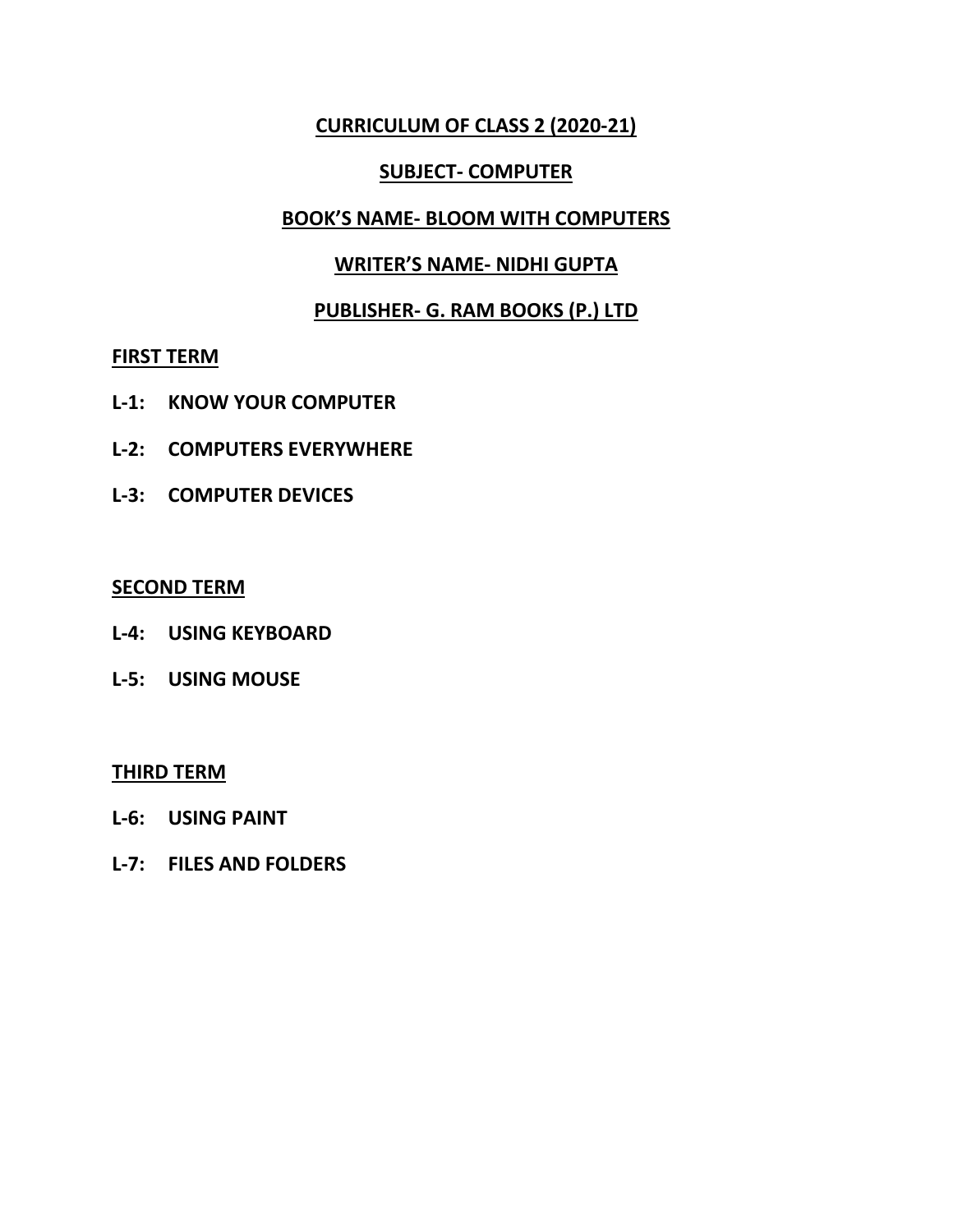# **AGAPE MISSION SCHOOL Class 2nd**

## **English**

**Books used**- 1. Moonbeam -2 2.Grammar Gear -2

#### **A. Oral Reading and Comprehension**

1.Reading with correct pronunciation and expressions.

2.Reading of sight words.

3. Seen and unseen comprehension – understanding the text and developing the skills to answer the questions.

| Term 1                    | Term 2              | Term 3              |
|---------------------------|---------------------|---------------------|
| Lesson                    | Lesson              | Lesson              |
| S                         |                     |                     |
| 1. Fun with Friends       | 1. The Little Steam | 1. The Story of Tom |
| 2. The Balloon Race       | Engine              | Thumb               |
| <b>3.</b> The Pine Tree's | 2. The Man-Cub      | 2. The Greedy Lord  |
| Wish                      | 3. On the Beach     | 3. A Puppet's Tale  |
| 4. Out With Father        | 4. Mother Crabs'    | 4. Tuntuni and the  |
|                           | Plan                | Cat                 |

#### **B. Spellings : A** list of difficult words given by teacher.

#### **C. Recitation**

| Term 1                 | Term 2            | Term <sub>3</sub> |  |
|------------------------|-------------------|-------------------|--|
| 1. Look at the Moon    | 1. Tumbling       | 1. Jungle Parade  |  |
| 2. Six Little Mice Sat | 2. At the Seaside | 2. The Queen Bee  |  |
| Down to Spin           |                   |                   |  |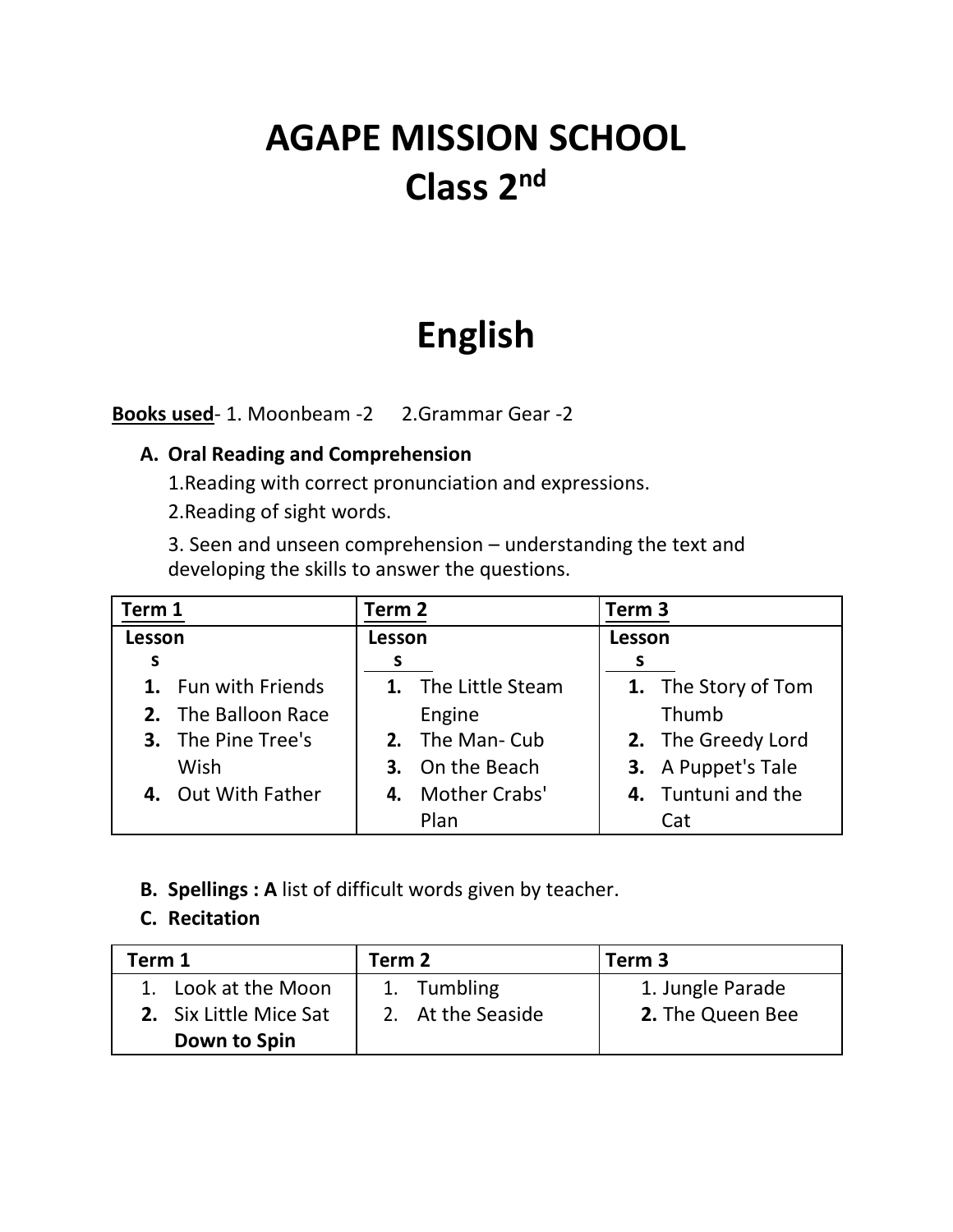#### **D. Grammar**

| Term 1                 | Term 2                | Term <sub>3</sub>     |
|------------------------|-----------------------|-----------------------|
| 1. Nouns- Common       |                       |                       |
| and Proper             | 1. Main Verbs-Am, Is, | 1. Pronouns           |
| 2. Nouns- Countable    | Àre, Was, Were        | 2. Conjunctions       |
| and Uncountable        | 2. Helping Verbs-Am,  | 3. Prepositions       |
| 3. Nouns-Singular and  | Is, Are, Was, Were    | 4. Kinds of sentences |
| Plural                 |                       | 5. Punctuation        |
| 4. Nouns- Gender       | 3. Main Verbs- Has,   | 6. Vocabulary (       |
| 5. Adjectives          | Have, Had             | opposites, parts of   |
| 6. Articles-A, An, The | 4. Verbs-Tenses       | body)                 |
|                        | 5. Adverbs- of Manner |                       |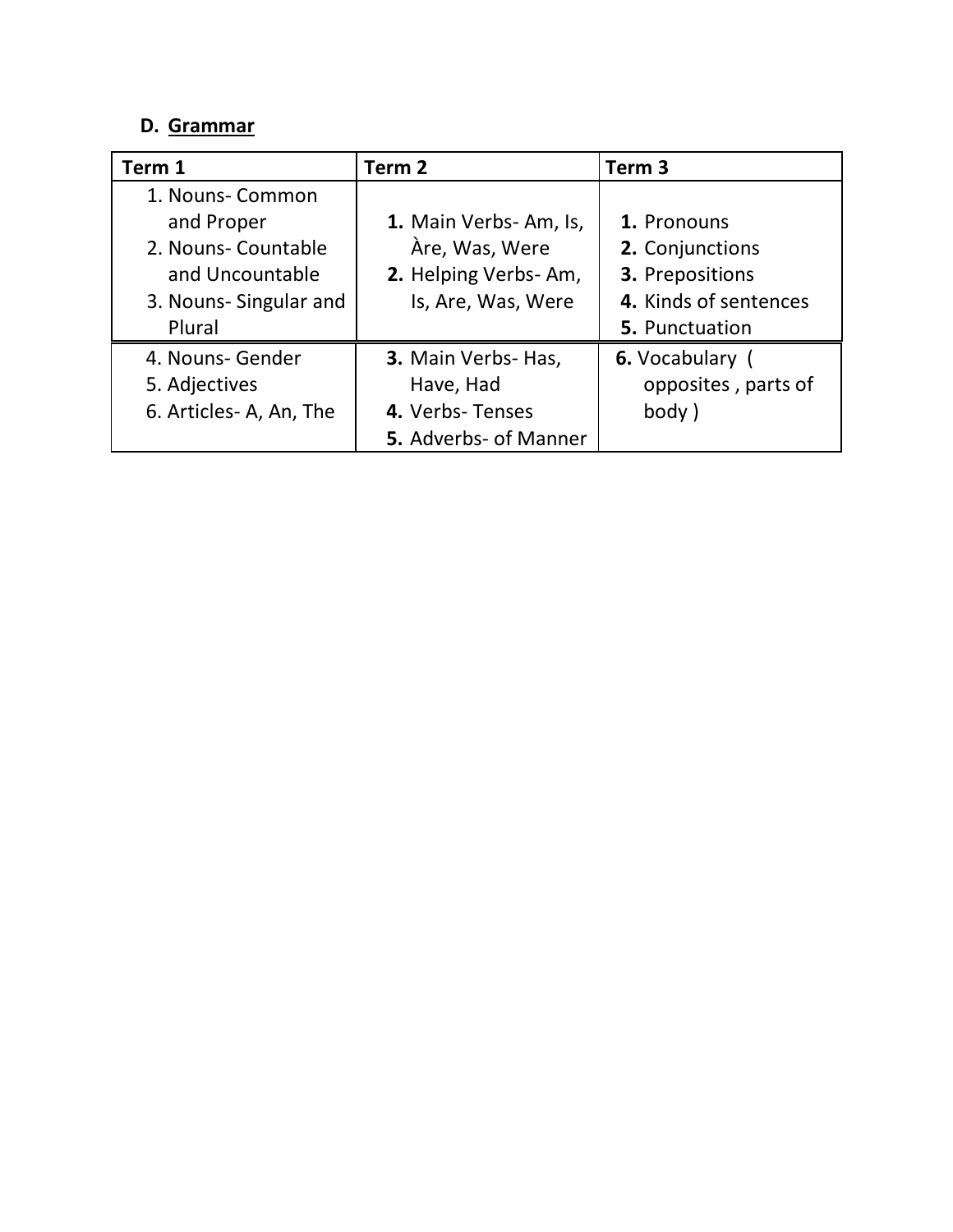## **E. Creative Writing**

| Term 1                 | Term 2                   | Term <sub>3</sub>      |
|------------------------|--------------------------|------------------------|
| 1. Describe a topic in | 1. Describe a topic in   | 1. Describe a topic in |
| 8 lines.               | 10 lines.                | 10 lines.              |
| 2. Describe a picture  | 2. Describe a picture in | 2. Describe a picture  |
| in 5 lines.            | 7 lines.                 | in 7 lines.            |
| 3. Story sequencing    | 3. Story sequencing      | 3. Informal letter     |
|                        |                          | writing.               |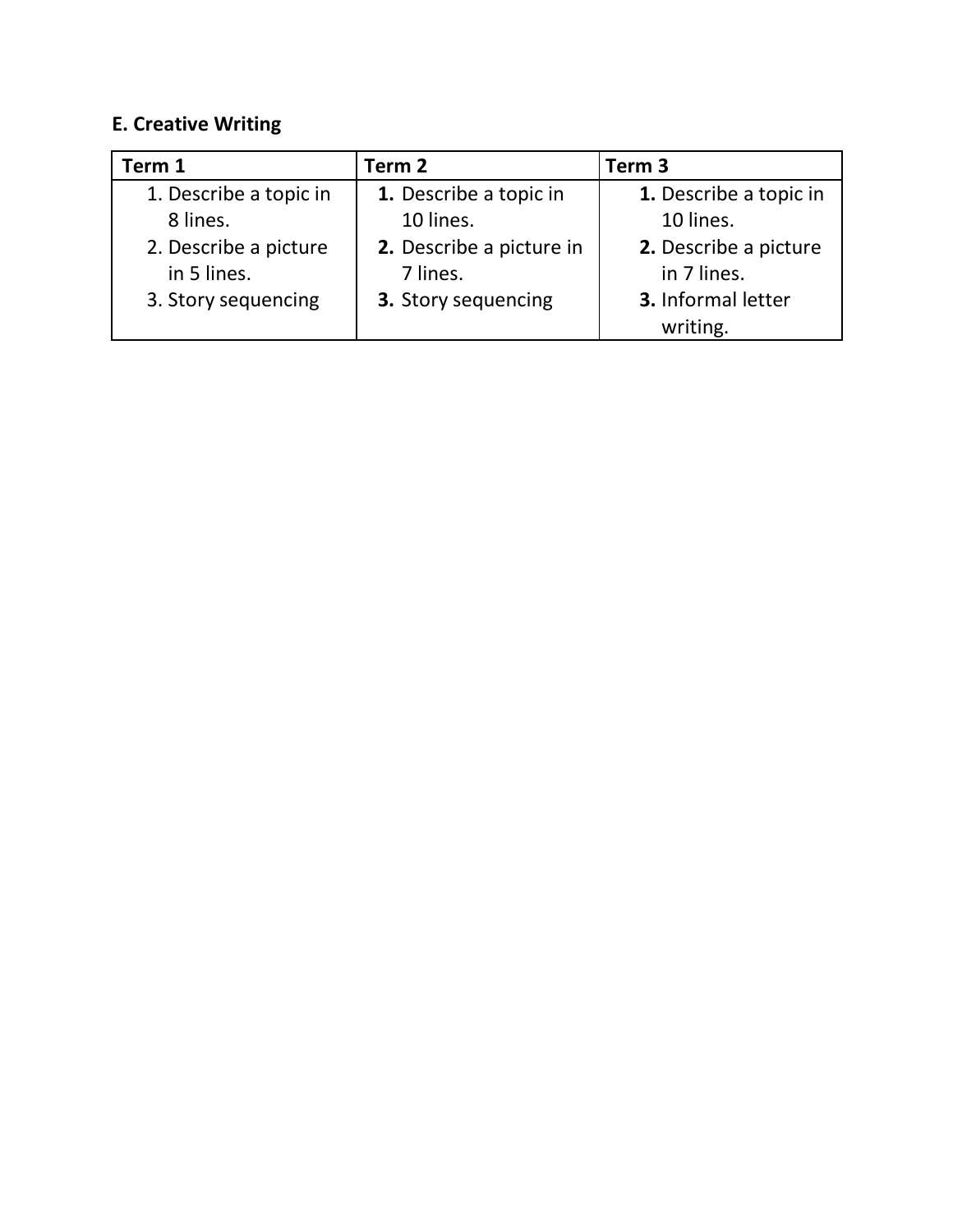Curriculum

Class- 2nd Sub- G.K

( 1st term)

Chapter-1. My family A. Look at the pictures and write how these members of akash family are related to him B. True or false

Extra work- write 6 lines about my family

Chapter-2 Inside my body A. With the help of pictures , write the name of our internal body parts in the blanks given blow.

Extra work- write 5 inside body parts name

Chapter-3 In my neighborhood A. Match the people to their places of work.

Extra work- write the name of your 6 neighborhood places

Chapter-4 A house to lives in A. People in different places lives in different types of houses

Extra work- write 4 different types houses Name

Chapter-5 Good manners A. Fill in the blanks and find out how well you know your manners..

Chapter-6 Food on my plate A. Write the name of the following food items in the correct boxes ( under breakfast, lunch, Dinner)

Chapter-7 Our needs and wants A. Colour the things that are your needs and cross the things that according to you are your wants ...

Chapter-8 Festivals of India A. Identify the following festival and write their names in the blanks

Extra work- write 6 festivals name

Chapter-9 Where am i?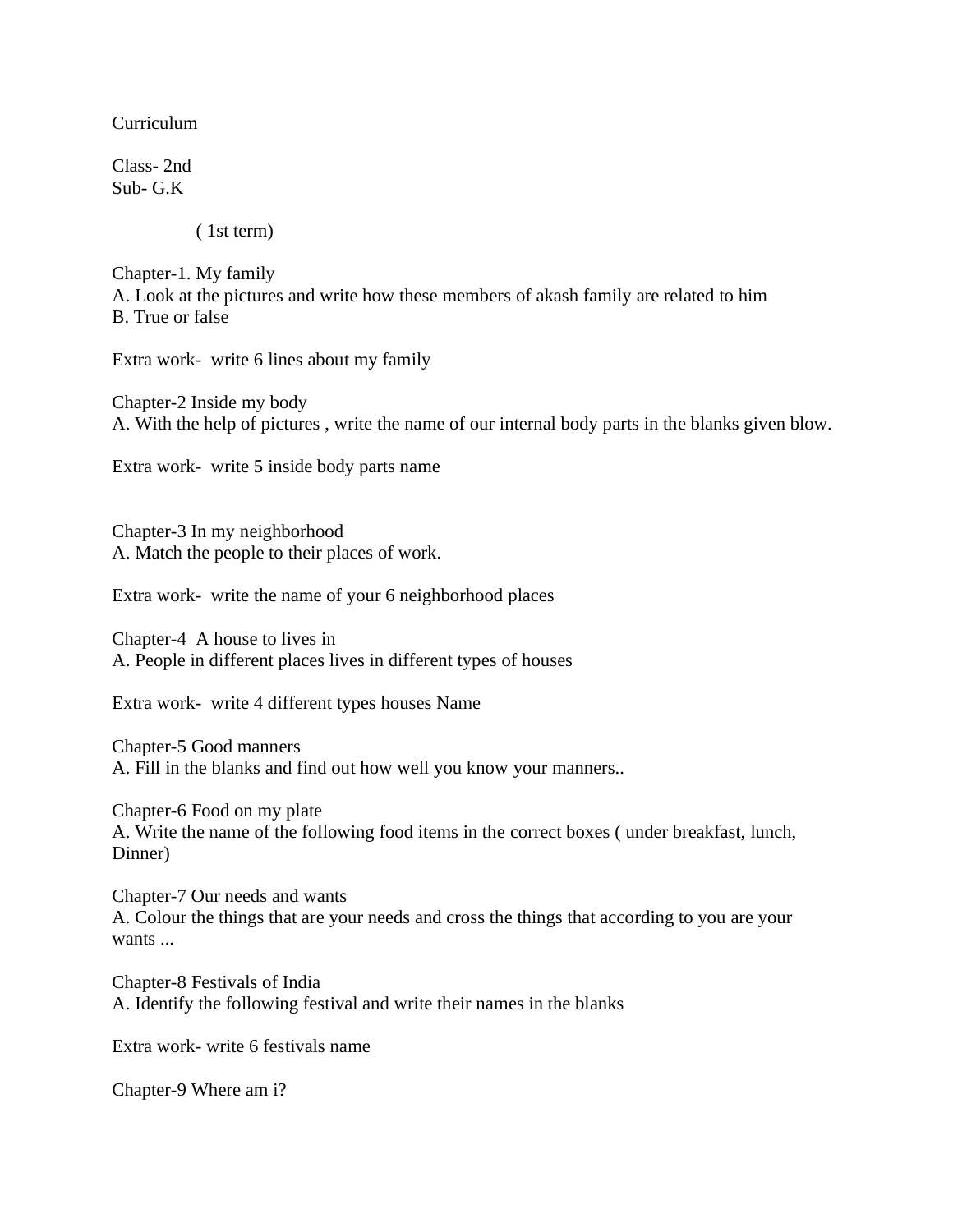A. Where are these famous indian Monuments situated? Fill in the blanks with help of help box.

Chapter-10 Great Indiana

A. These are some great Indians ,. Who are know all around the world...name them...

Some extra work- 1. brain gym,2 story time,3. Tell me why?

(2nd term)

Chapter-1 Our Republic day A. Fill in the blanks using the words given in the help box.

Extra work- write 8 line's on republic day..

Chapter-2 Indian quiz A. Match the column correctly and learn more about your country, india....

Extra work... 1. Write 5 lines on our country..

Chapter-3 Traditional dresses A. Look at the dresses of these couples and write down the name of the Indian state to which they belong using the helo box.

Chapter-4 Famous Indians A. Draw lines to match the following Famous Indians to their description..

Chapter-5 Save paper save trees.

Extra work- write 6 lines uses of paper....

Chapter-6 places on Earth A. Look at the pictures and name the place shown in each. Pick your answer from the help box...

Chapter-7 In the sky A. Read the following sentence about the object in the sky, then write down each sentence below the object that it belongs to..

Chapter-8 Animals that help us A. How do these animals help us? Complete the sentence using the help box to find out.

Chapter-9. Gifts we get from plants A. Name five things that plants gives us, B. Name two plants that........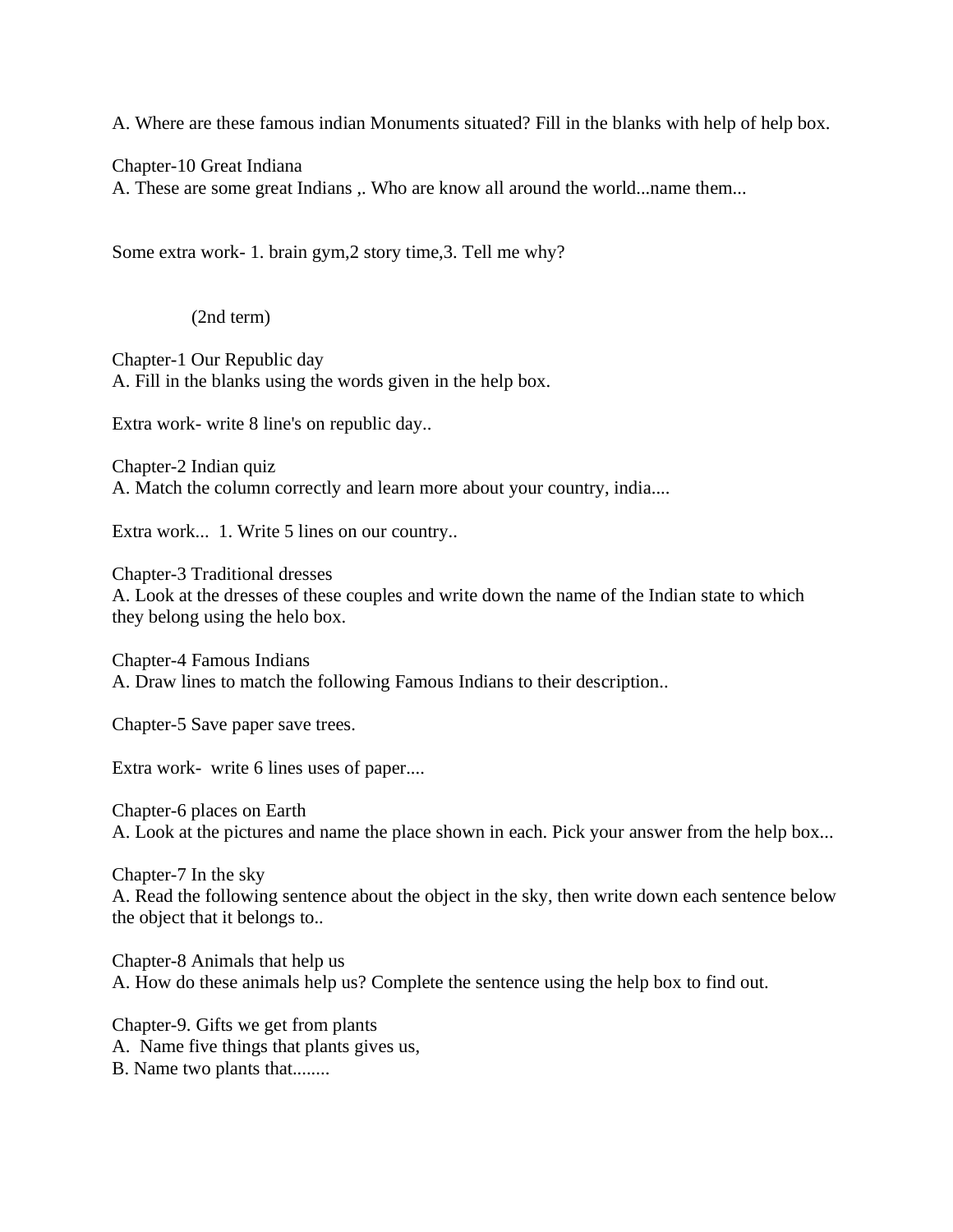Chapter-10. Flowers in my garden. A.can you guess the name of flowers

Extra work- write 8 flowers name in your notebook with pictures..

#### (3rd term)

Chapter-1 Animals sounds A.indentify the animals that make these sounds..

Chapter-2 At the beach A.you can have lot of fun on the beach. Fill in the blanks to find out whay all you can do there...

Chapter-3 The changing seasons A. Given blow are some of the things related to these three seasons .write S for summer, W for winter and R for rainy.... B. Fill in the blanks..

Chapter-4 the jungle crossword A. Complete the crossword with the help of clues..

Chapter-5 Polpular sports A. Indentify the sports and write their names...

Extra work- write the name of 8 famous sports..

Chapter-6 Famous sportspersons A. Which sports do these famous sportspersons play??

Chapter-7 Find my partners A. Choose from the list of words given in the column on the right..

Chapter-8 fairy tale characters A. Read the introduction and nane them ,then match the name to their pictures

Chapter-9 Animals in stories and rhymes A. Complete these sentence about famous animals in stories /rhymes by filling in their names..

Chapter-10 computer whizkids A. How much do you know about computer , fill in the blanks by choosing the correct option....

Extra work - 1. Write 10 line's about computer....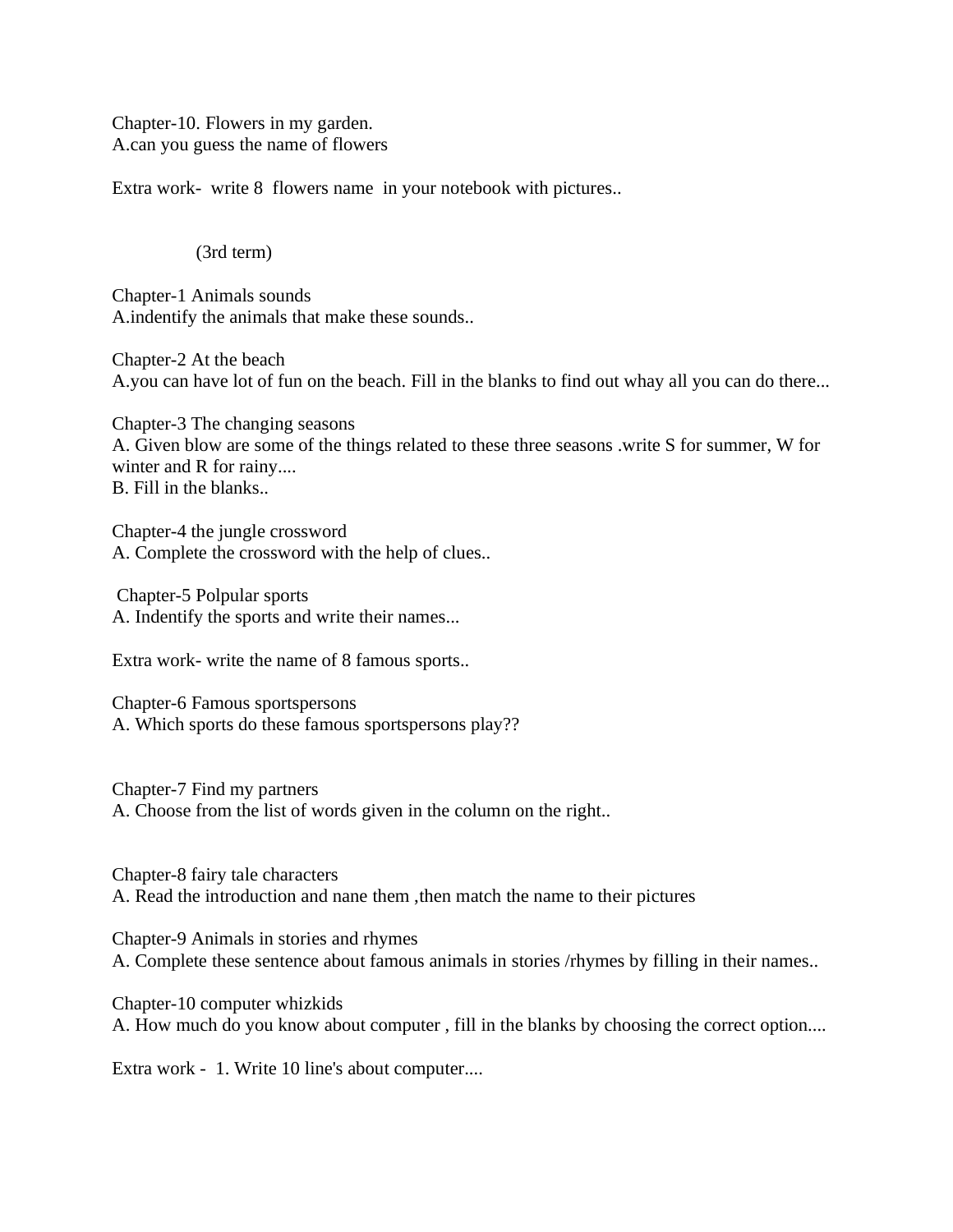Chapter-11 Musical Instruments

A. We all love music, music sounds melodious when various musical instruments are played . Can you name these musical instruments...??

Some extra work-1. Brain gym. 2.story time. 3. Tell me why..

Chap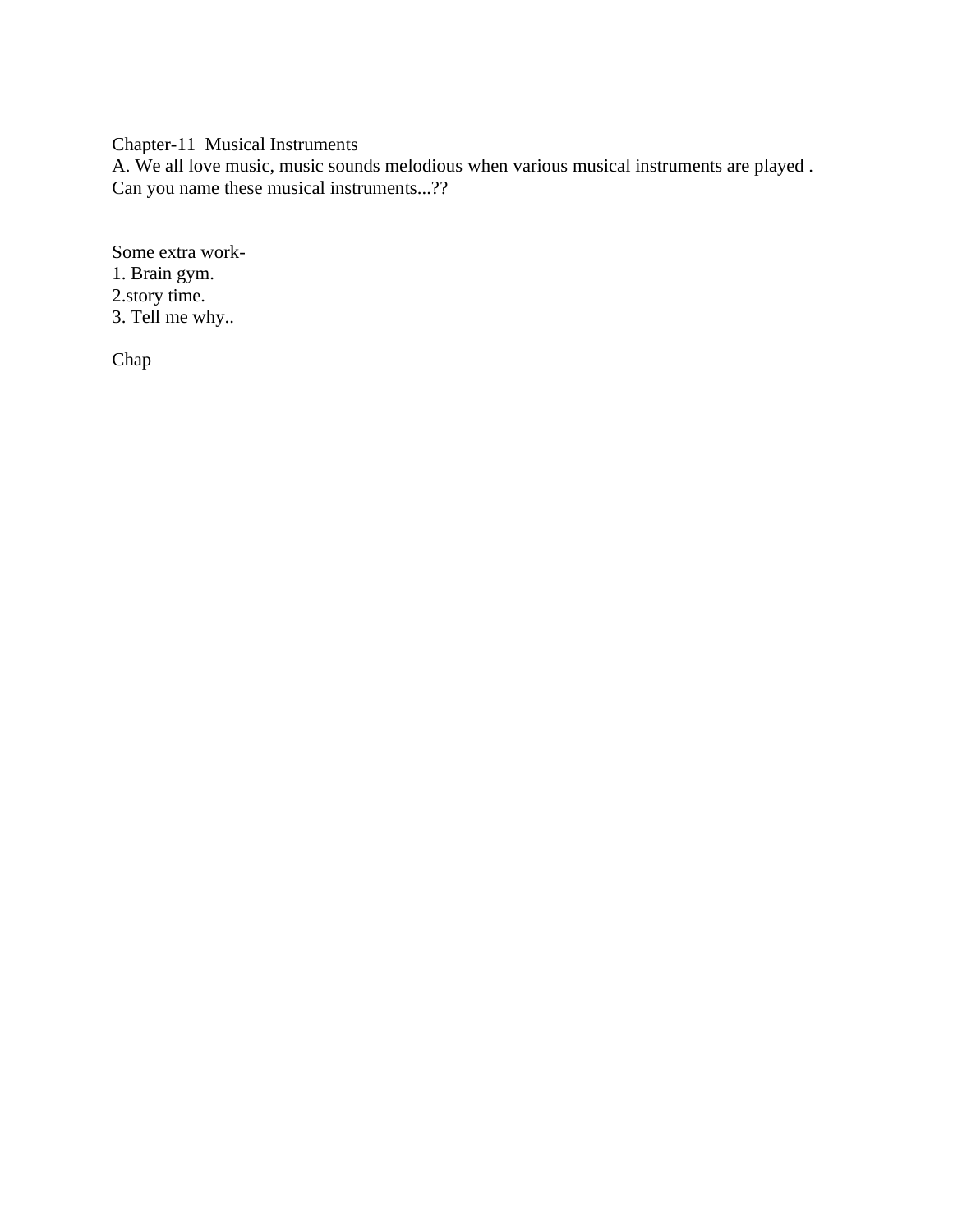| द                    | व्याकरण                                     |                       |            |                                    |                                                        |           |
|----------------------|---------------------------------------------|-----------------------|------------|------------------------------------|--------------------------------------------------------|-----------|
|                      |                                             |                       |            |                                    |                                                        |           |
|                      | lexm:1                                      |                       | Term: 2    | Term: 3                            |                                                        |           |
|                      | 1 भाषा और व्याकरता<br>2. वर्ण और वर्षमात्मा | 1. संज्ञा             |            | <u>1. विशेषण</u>                   |                                                        |           |
|                      | $3.$ मात्राएँ                               | 2. लिंग               |            | $2.$ किया                          |                                                        |           |
|                      | 4. शब्द ओर वाक्य                            | <sub>3</sub> . वचन    | 4. सर्वनाम | उ. समानार्थी शब्द<br>4. विलोम शब्द |                                                        |           |
|                      | $5.1$ लिंग                                  |                       | 5. विलोम   | $5.$ लिंग                          |                                                        | $\bullet$ |
|                      | 6.9J                                        | ढ. पर्यायवाची         |            | $6.$ पेरान                         |                                                        |           |
|                      | <u>बन्धिकोम</u>                             |                       |            |                                    |                                                        |           |
|                      | 8. पर्यापवाची                               |                       |            |                                    |                                                        |           |
|                      |                                             |                       |            |                                    |                                                        |           |
|                      |                                             |                       |            |                                    |                                                        |           |
|                      | र्-चनात्मक<br>लेखन                          |                       |            |                                    |                                                        |           |
|                      |                                             |                       |            |                                    |                                                        |           |
|                      | Term: 1                                     |                       | Term's     |                                    | Term: 3                                                |           |
|                      | , निलंदा लेख म (10पाकी थाँ)                 |                       |            |                                    | 1. निबंध लेखन (10 पार्क यों) 1. निबंध लेखन (10 पार्श्व |           |
|                      | 2. पत्र - लेखन                              | 2. 47 लेखन            |            | $2 - 47$ लेखन                      |                                                        |           |
| $3 - 9$ and $40 - 3$ |                                             | 3. कहानी वर्णन        |            | $3.$ $\pi$ $H$ $\alpha$ $\pi$      |                                                        |           |
| <u>4- चित्र वर्न</u> |                                             | <u>4. चित्र वर्णन</u> |            | 4. चित्र वर्णन                     |                                                        |           |
|                      |                                             |                       |            |                                    |                                                        |           |
|                      |                                             |                       |            |                                    |                                                        |           |
|                      |                                             |                       |            |                                    |                                                        |           |
|                      |                                             |                       |            |                                    |                                                        |           |
|                      |                                             |                       |            |                                    |                                                        |           |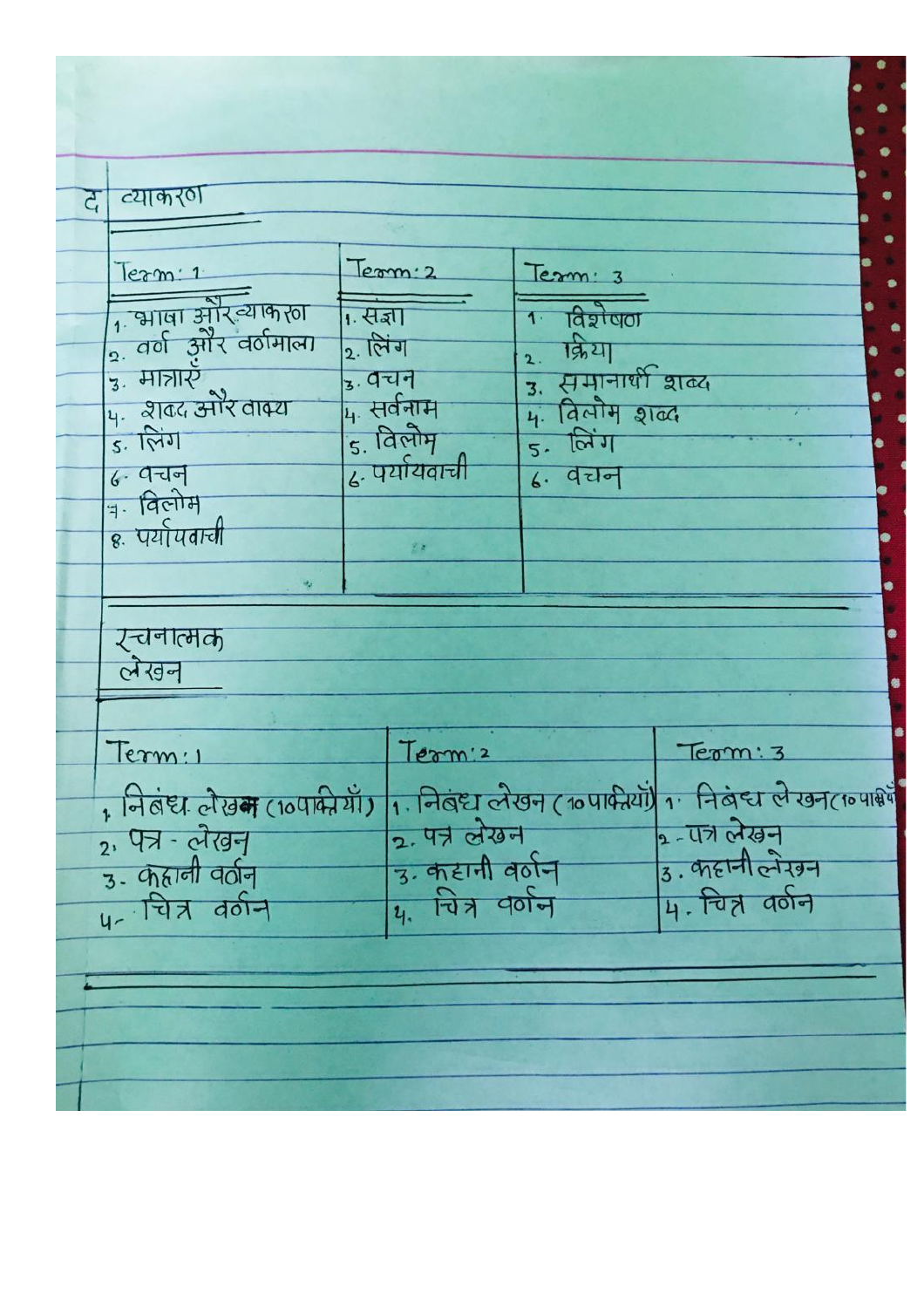माठ्यक्रम विभाजन - अगापे मिशन स्कूल 2020-21<br>विषय:- हिंदी कक्ष्य: दो पुस्तक गातिका हिंदी पाठमाला ख्लौक (व्याकरण)<br>लेखिक: विनय श्रीवास्तव Julio Book Magic अ मौरिक पठन-पाठन तथा अपतित गदयांश सही उच्चारण , तथा अपने भाव न्यक्त करना<br>देखकर शक्दों तथा वाक्यों को पढ़ना<br>पहित तथा अपाठीत ग्रदयांश को समझकर प्रश्नों को सही दंग से 1.  $\overline{2}$  $\overline{3}$ लिखना Tem : 1 Term: 2 Term: 3 Lesson Lesson esson 1. पेड-पौद्य और हम 1. वाली की मधुरत।  $52$ 2. फुर्द जाम करो 2. सबसे अच्हा कौन  $2 - 34612$ 3. रंगों की द्वानिया <u>3. मोर</u> 3-विडियाघर की मेर ब शक्यार्थ: काठेन शब्द, शब्दार्थ अध्यापक दवारा करवाना स- सस्वर तथा लयत्वदद्य पढना  $\overline{e}$   $\overline{r}$   $\overline{r}$   $\overline{r}$   $\overline{r}$   $\overline{r}$   $\overline{r}$   $\overline{r}$   $\overline{r}$   $\overline{r}$   $\overline{r}$   $\overline{r}$   $\overline{r}$   $\overline{r}$   $\overline{r}$   $\overline{r}$   $\overline{r}$   $\overline{r}$   $\overline{r}$   $\overline{r}$   $\overline{r}$   $\overline{r}$   $\overline{r}$   $\overline{r}$   $\overline{$ Term: 2  $Term:3$ 1 हम देश की शान हैं। श्रीश झकाते हैं 1. फुद्द काम करो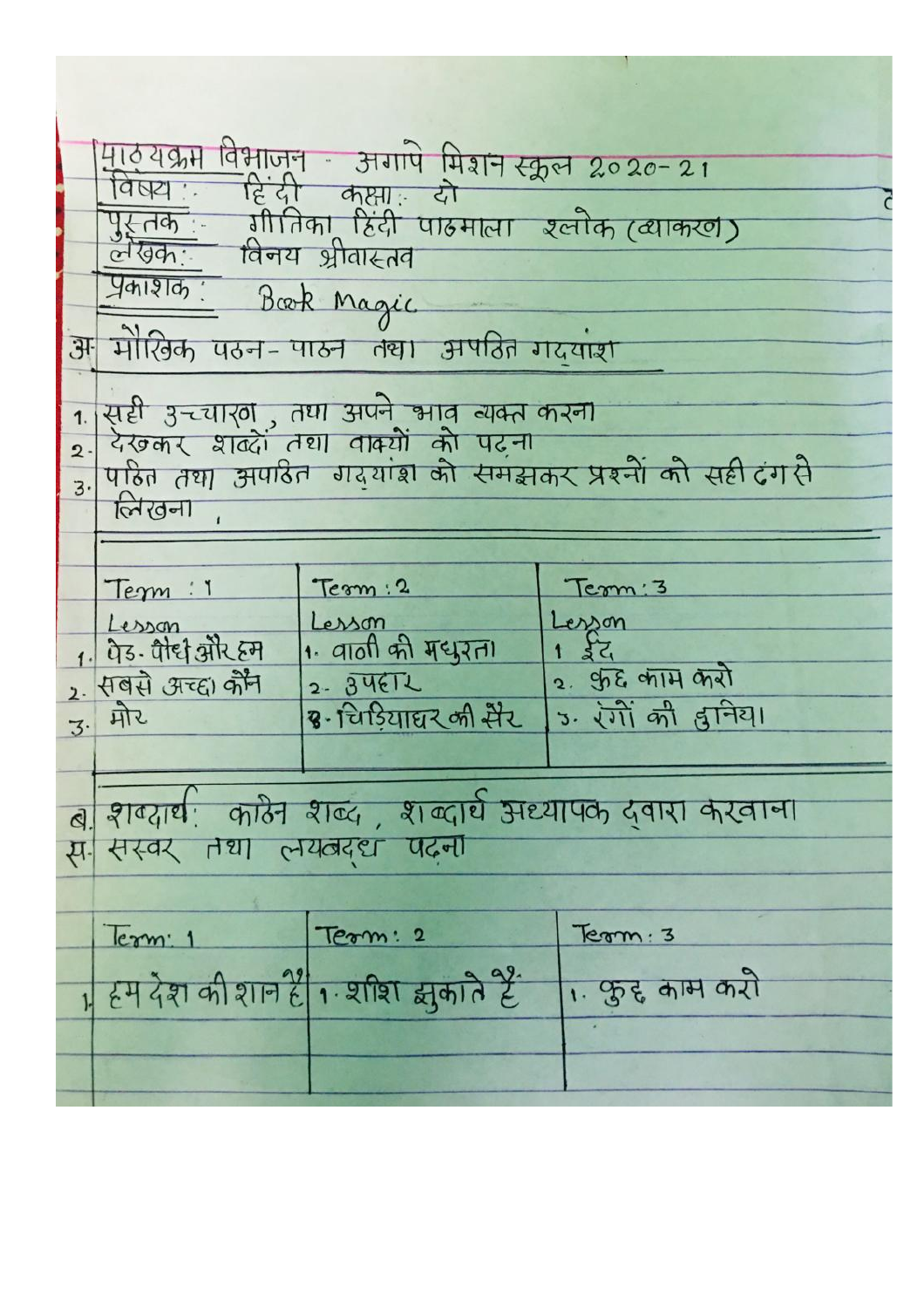#### **AGAPE MISSION SCHOOL**

CURRICULUM FOR CLASS- 2 (2020-21) **SUBJECT: MATHEMATICS BOOK NAME: PRACTISE MATHEMATICS WRITER: RACHNAMEHTA (M.Sc,B.Ed) PUBLISHER: GREEN EARTH PUBLICATION** 

#### **Ist BIMONTHLY: ----**

#### **Ist Term:**

- **Numbers 1 to 100 Revision**  $\mathbf 1$ .
- $2.$ Numbers beyond 100 and upto 1000
- The Number 100
- **Counting in Hundreds**  $\blacksquare$
- 3-Digit Numbers  $\blacksquare$
- 3- Digit Numbers on the Abacus  $\blacksquare$
- Place Value and Face Value  $\blacksquare$ Before, After, and in Between
- **Comparison of Numbers**  $\blacksquare$
- **Addition** 3.
- **Addition Facts**  $\blacksquare$
- Addition of 2-Digit Numbers  $\blacksquare$
- Addition of Three 2-Digit Number  $\blacksquare$
- 
- Addition of Bigger 2-Digit Numbers  $\bullet$
- **Word Problems**  $\blacksquare$

**Order of Numbers** 

Even and Odd Number

**Numbers** 

**Numbers** 

Forming the Greatest and the Smallest 2- Digit

Forming the Greatest and the Smallest 3-Digit

 $\blacksquare$ 

 $\blacksquare$ 

 $\blacksquare$ 

 $\blacksquare$ 

- Problem Construction in Addition  $\blacksquare$
- **Estimate the Sum**

#### 4. **Subtraction**

- **Subtraction Facts**  $\blacksquare$
- Subtraction of 2-Digit Numbers
- **Checking Subtraction Using**  $\blacksquare$ Addition
- 2<sup>nd</sup> BIMONTHLY:
- $5<sub>1</sub>$ **Multiplication**
- Multiplication as Repeated Addition
- **Multiplication Tables**
- Multiplication on a Number Line
- **Word Problems**  $\blacksquare$
- **Problem Construction in Subtraction**
- **Estimate the Difference**  $\blacksquare$

- $\blacksquare$ Multiplication of Two 1- Digit Numbers
- **Word Problems**  $\blacksquare$

#### 2nd Term: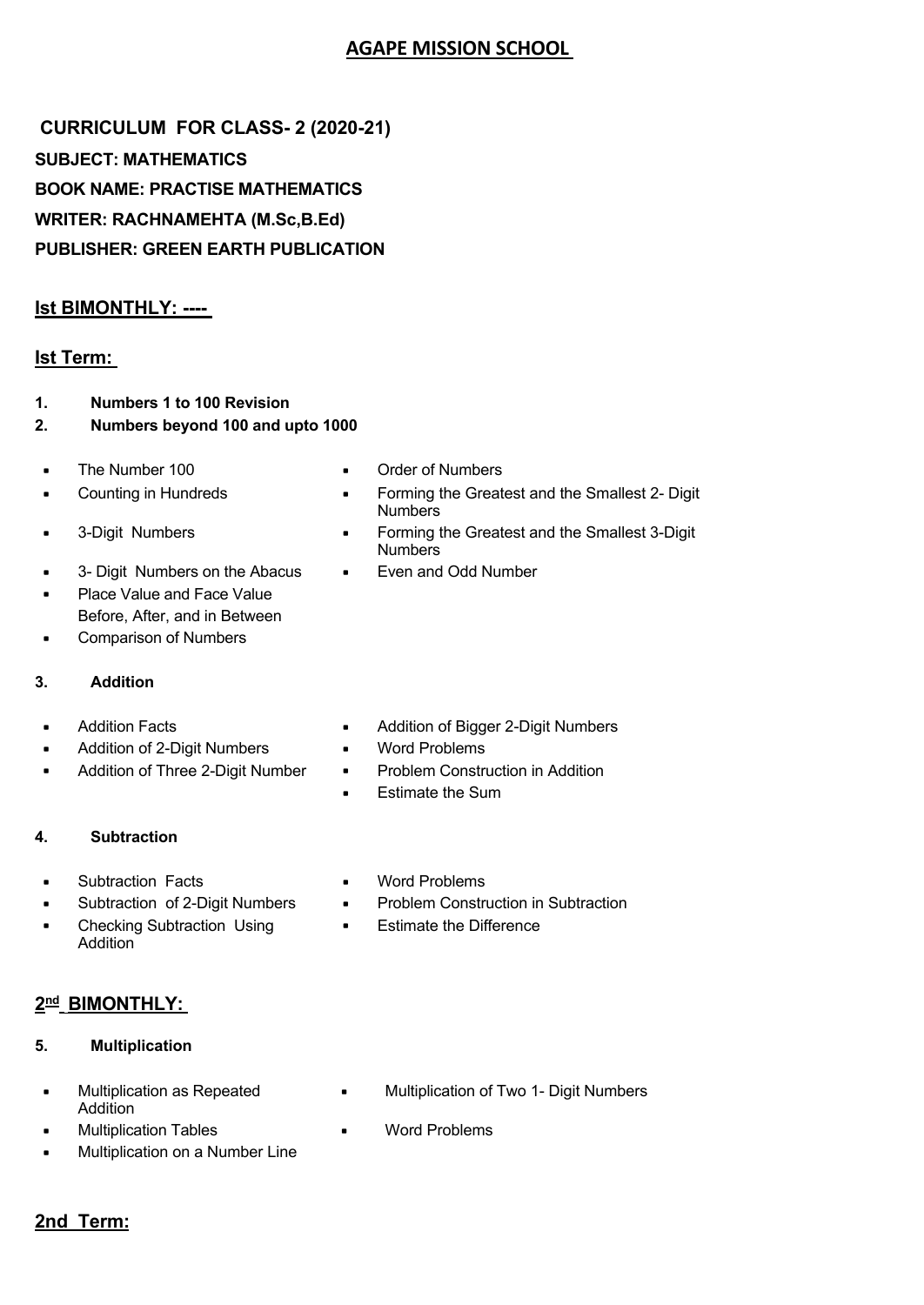#### **6. Division**

- 
- Equal Grouping Word Problems
- Division by Equal Sharing or Grouping y
- Equal Sharing  **Division as Repeated Subtraction** 
	-

#### **7. Introduction to Fractions**

- 
- 
- One-Half of a collection
- Introduction to Fractions One-third of a collection
- Fraction Cne-fourth of a collection

#### **8. Money**

- 
- Exchanging Money Word Problems
- Money  **Comparing Money** 
	-

### **3rd BIMONTHLY:**

#### **9. Measurment**

- Estimating and Measuring Length
- Measuring Weight
- Measuring Capacity

#### **3rd Term:**

#### **10. Time**

- Reading Time in Hours
- Time and Sequence
- Calendar

#### **11. Geometrical Shapes**

- Different Type of Shapes
- Curved lines and straight lines
- Solid Shapes

#### **12. Patterns**

- Patterns
- Patterns in Shapes
- Patterns in Objects
- Patterns in Numbers

#### **13. Data Handling**

- Data Collection
- Datta Tabulation
- Pictograph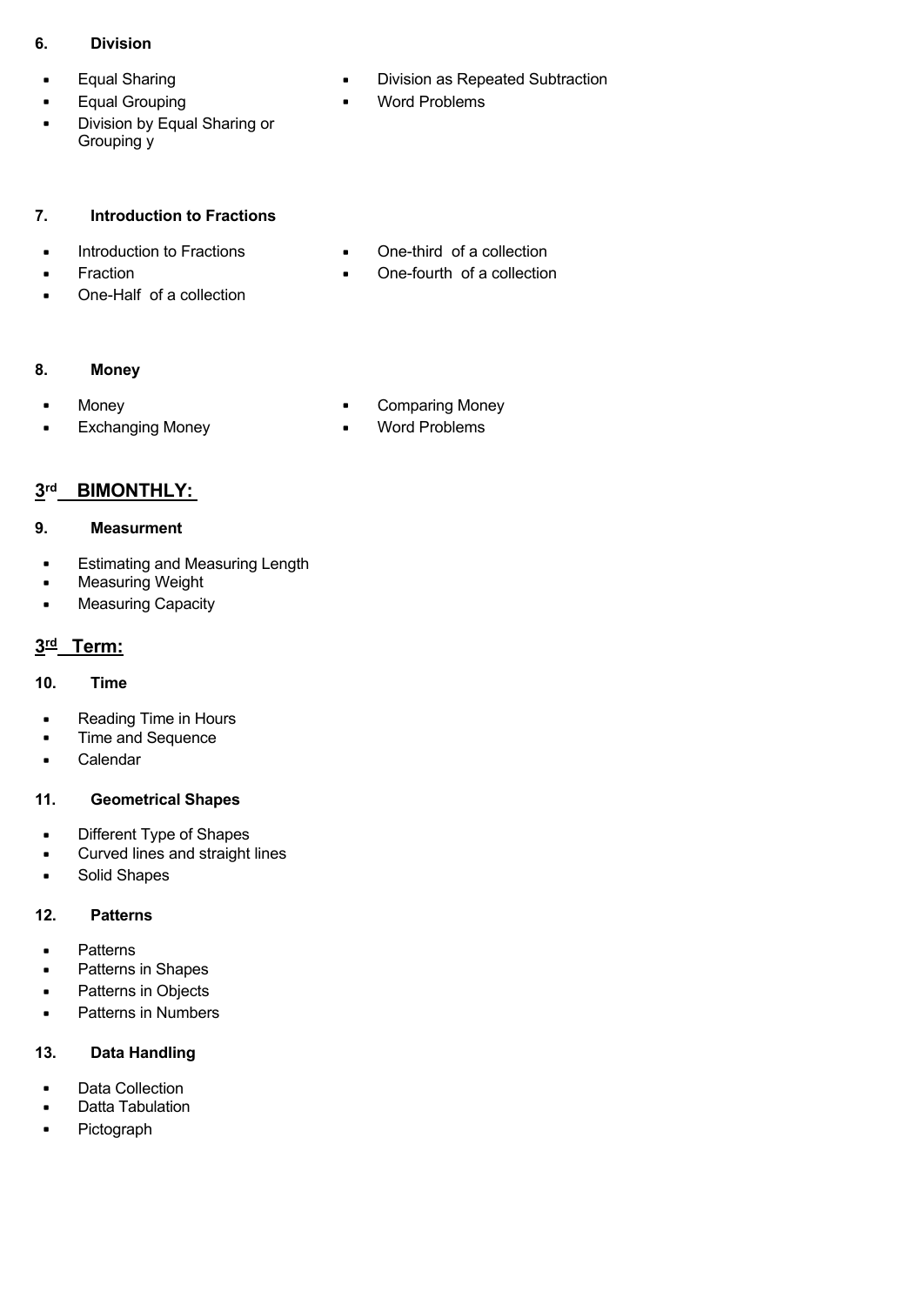## **Agape Mission School**

## **Syllabus 2020-2021**

**Subject -** Social Studies

**Class-** 2nd

**Book name-** Time Tales **Writer-** Nalini Aggarwal

### **Publisher-** Indiannica Learning

| Term-1                        | Term-2                          | Term-3              |  |
|-------------------------------|---------------------------------|---------------------|--|
| 1. Being healthy, staying fit | 1. Stay safe                    | 1. Let us celebrate |  |
| Cleanliness                   | Safety at home                  | Independence Day    |  |
| <b>Healthy food habits</b>    | Safety at school                | <b>Republic Day</b> |  |
| Exercise                      | Safety in the playground        | Gandhi Jayanti      |  |
| Hobbies                       | Safety on the road              | 2. Enjoy the game   |  |
| 2. All around my home         | 2. Animal world                 | Indoor games        |  |
| Neighbourhood                 | Food habits of animals          | Outdoor games       |  |
| Places of                     | <b>Habitats of animals</b>      | Sporting            |  |
| neighbourhood<br>Keep the     | Animals and their young<br>ones | 3. Telling the time |  |
| neighbourhood clean           | 3. Water is life                | Morning             |  |
| 3. School is fun              | Why we need water               | Noon<br>Evening     |  |
| Packing the bag               | Sources of water                | Night               |  |
| What we do in school          | Saving water                    | Weeks, months       |  |
| Special days in school        | 4. We breathe , we live         | and years           |  |
| 4. People who helps us        | What is air                     | 4. Moving around    |  |
| Farmer                        | Importance of air               | Land transport      |  |
| Doctor                        | Keeping the air clean           | Water transport     |  |
| Teacher                       |                                 | Modern means of     |  |